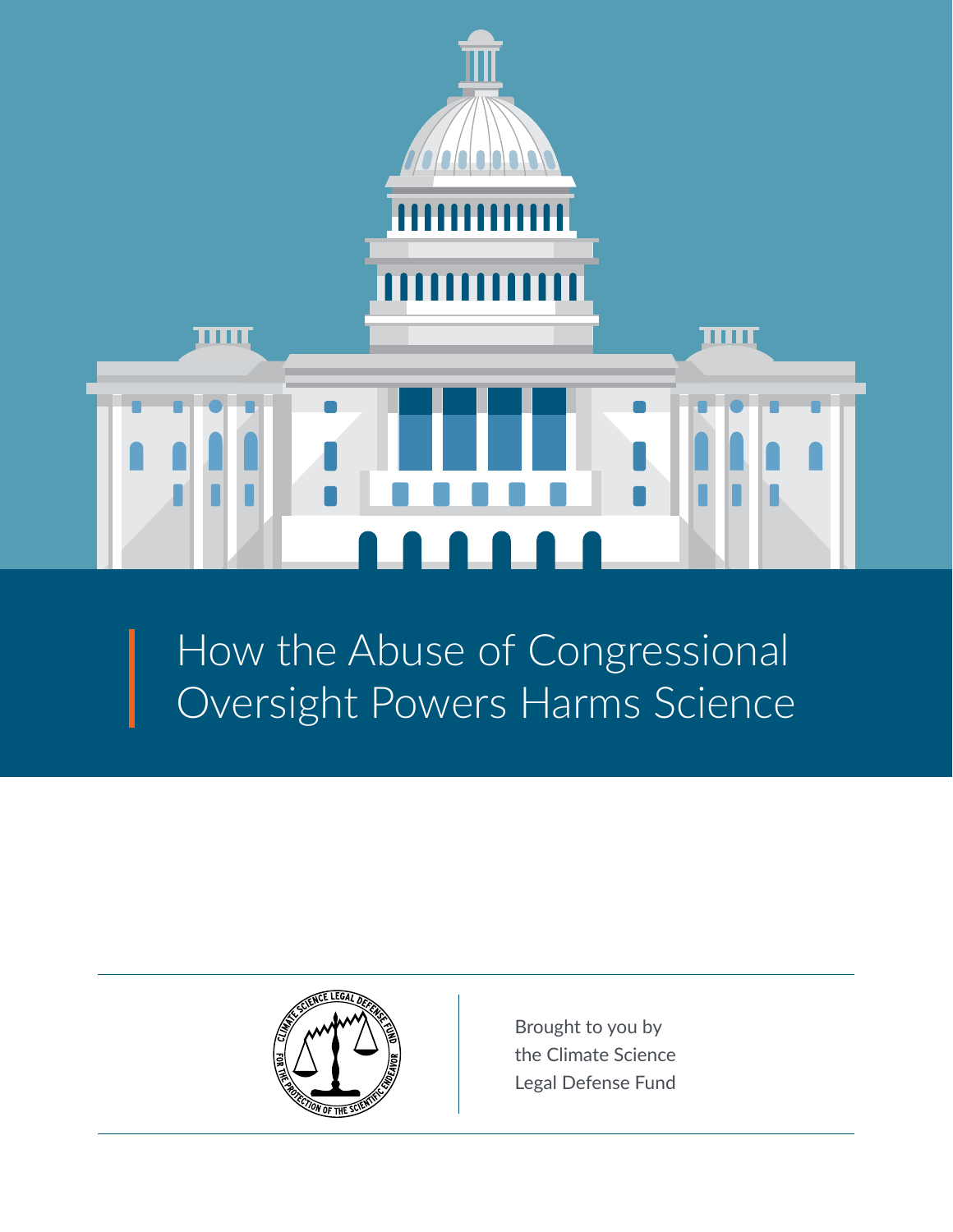## Table of Contents

| <b>Introduction</b>                                                                                 |        |
|-----------------------------------------------------------------------------------------------------|--------|
| Misuse of the Unilateral Subpoena Power<br><b>Committee Investigations of Individual Scientists</b> | 2<br>5 |
|                                                                                                     |        |
| Unbalanced Congressional Committee Hearings                                                         | 9      |
| <b>Conclusions &amp; Recommendations</b>                                                            |        |

**If you're a scientist and would like a free, confidential consultation with one of our attorneys, please reach out.**

**Contact CSLDF at (646) 801-0853**

**Or send an email to [lawyer@csldf.org](mailto:lawyer%40csldf.org?subject=)**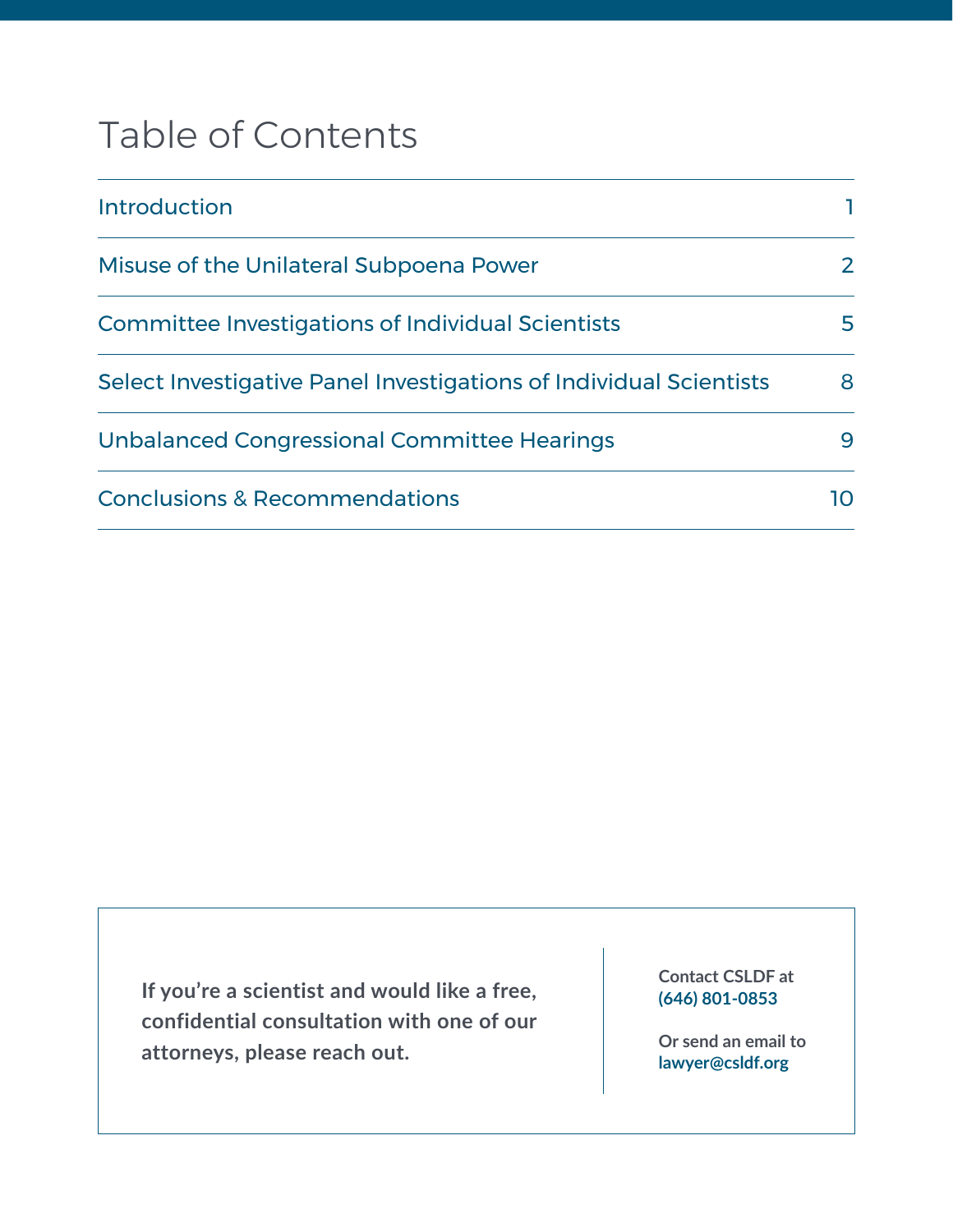## <span id="page-2-0"></span>INTRODUCTION

The Trump administration has consistently taken actions that silence or undermine science.<sup>1</sup> But government disregard for science is not new. Other branches of government—particularly Congress—have harmed the scientific endeavor in recent years.

Congress plays a critical role in how science is funded, conducted, and viewed by the public—something it has not always handled well. While Congress has done vital work towards protecting and furthering scientific research,<sup>2</sup> it can also wield its authority in ways that threaten free scientific inquiry and research.

In numerous instances, Congressional committees have overstepped their boundaries, abused their powers, and wasted taxpayer dollars attacking science and scientists. Instead of using investigative powers to resolve problems, the oversight powers have been used as a political tool to further the agenda of oil, gas, and mining interests.

Once a limited tool, the committee subpoena power has been overused, diluting its impact. Investigations based on unfounded or fabricated claims have turned into harassment of scientific agencies and individual scientists. Committee hearings, especially those that relate to climate science, have not always addressed their stated purpose. Instead, they have served as platforms for scientists representing a minority opinion to present a false narrative of the scientific consensus on climate change.<sup>3</sup>

These actions undermine committees' essential oversight authority, distract from Congress's valuable pro-science work, contribute to false narratives on the science surrounding climate change, abortion, and other contentious issues, and endanger scientists. Such activities also have a chilling effect on research in these fields and cast doubt on research findings that may potentially save lives.4 These actions span political lines, with both Democrats and Republicans guilty of some of the same behaviors.

Our research reveals that the 116th Congress, in session from January 3, 2019 to January 3, 2021, has been less destructive and more pro-science than other terms. Yet the structural issues in Congress remain, and these issues must be resolved to protect the integrity of the scientific endeavor.

<sup>1</sup> Sabin Center for Climate Change Law and the Climate Science Legal Defense Fund, *Silencing Science Tracker*, [https://climate.law.colum](https://climate.law.columbia.edu/Silencing-Science-Tracker)[bia.edu/Silencing-Science-Tracker](https://climate.law.columbia.edu/Silencing-Science-Tracker)

<sup>2</sup> Climate Science Legal Defense Fund et al., *Protecting Science at Federal Agencies*, Nov. 15, 2018, [https://www.csldf.org/2018/11/15/](https://www.csldf.org/2018/11/15/protecting-science-at-federal-agencies/) [protecting-science-at-federal-agencies/](https://www.csldf.org/2018/11/15/protecting-science-at-federal-agencies/)

<sup>&</sup>lt;sup>3</sup> Marshall Shepherd, *A Day in the Life of a Scientist Testifying to Congress About Weather*, Foress, Sep. 27, 2019, https://www.forbes.com/ sites/marshallshepherd/2019/09/27/a-day-in-the-life-of-a-scientist-testifying-to-congress-about-weather/#672862d5780d [[https://](https://perma.cc/KAT3-YPHG) [perma.cc/KAT3-YPHG](https://perma.cc/KAT3-YPHG)]

<sup>4</sup> Neela Banerjee and David Hasemyer, *Decades of Science Denial Related to Climate Change has led to Denial of the Coronavirus Pandemic*, InsideClimate News, Apr. 8 2020[,https://insideclimatenews.org/news/08042020/science-denial-coronavirus-covid-climate-change](https://insideclimatenews.org/news/08042020/science-denial-coronavirus-covid-climate-change) [<https://perma.cc/6Z7F-ATMW>]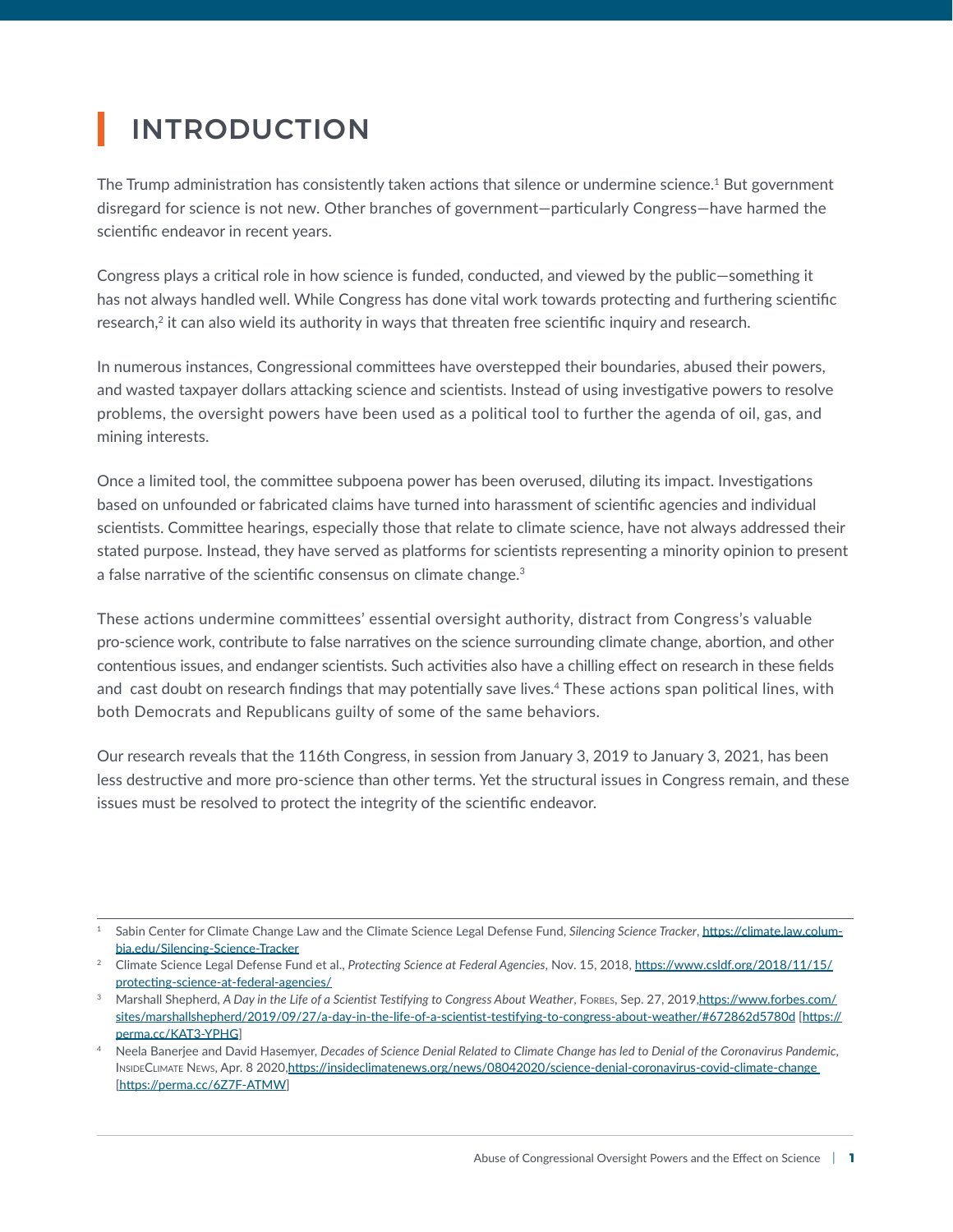## <span id="page-3-0"></span>**Misuse of the Unilateral Subpoena Power**

While there has been a long history of congressional committees showing disregard for scientific findings, changes in 2015 made it far easier for bad actors to act unconstrained in this regard. At the beginning of the 114th Congress, several House committees adopted new rules giving their chairs the authority to issue subpoenas without a vote. Prior to this, only limited congressional committees possessed a unilateral subpoena power,<sup>5</sup> with most requiring a full committee vote to issue a subpoena. Among the committees that adopted this expanded power for the 114th Congress were the Energy and Commerce, Judiciary, Financial Services, and Science, Space, and Technology Committees. Democrats were critical of the decision,<sup>6</sup> fearing it would lead to widespread abuses of power, but Republican committee leaders saw it as a valuable tool for the pursuit of their political agendas.7

The new powers were in fact misused, most notably by Lamar Smith (R-TX), then-chair of the House Committee on Science, Space and Technology (Science Committee). Rep. Smith issued 25 subpoenas during the 114th Congress—the period of time between January 2015 and January 2017—more subpoenas than that committee had previously issued in its entire 54-year history.<sup>8</sup>

#### **Investigation into NOAA**

Among the targets of Smith's subpoenas was the National Oceanic and Atmospheric Administration (NOAA), which endured a years-long attack over false claims that it had manipulated climate data for an article published in *Science* magazine. Rep. Smith subpoenaed NOAA for all of the records related to this article, but NOAA refused to comply with most of the requests, claiming compliance would chill free communication among scientists.<sup>9</sup> The subpoenas enraged the Science Committee's Democratic members and also drew significant media attention; major scientific societies also argued these requests would impair open scientific discussion and would discourage scientists from researching issues with policy implications.<sup>10</sup>

<sup>5</sup> Of the six committees that had the unilateral power prior to the 114th Congress, only the House Oversight and Reform Committee actually used it; the remaining five (Ways and Means, Foreign Affairs, Intelligence, Transportation and Infrastructure, and Education and the Workforce) never used the power.

<sup>&</sup>lt;sup>6</sup> Waters Condemns Consolidation of Subpoena Power with Financial Services Chair, U.S. HOUSE COMMITTEE ON FINANCIAL SERVICES, Jan. 13, 2015, [https://fin ancialservices.house.gov/news/documentsingle.aspx?DocumentID=398776](https://financialservices.house.gov/news/documentsingle.aspx?DocumentID=398776) [\[https://perma.cc/B9XC-5G7C](https://perma.cc/B9XC-5G7C)]

<sup>&</sup>lt;sup>7</sup> Lauren French, *Dems Blast House GOP Subpoena Rules Change*, Pourico, Feb. 10, 2015, [https://www.politico.com/story/2015/02/demo](https://www.politico.com/story/2015/02/democrats-criticize-house-gop-subpoena-rules-115068)[crats-criticize-house-gop-subpoena-rules-115068 \[](https://www.politico.com/story/2015/02/democrats-criticize-house-gop-subpoena-rules-115068)[https://perma.cc/7GEJ-4YK4\]](https://perma.cc/7GEJ-4YK4)

<sup>8</sup> Subpoenas Issued Unilaterally by Chairman Smith in the 114th Congress, U.S. House of Representatives Committee on Science, Space, & TECHNOLOGY, Oct. 17, 2016, [https://science.house.gov/news/letters/subpoenas-issued-unilaterally-by-chairman-smith-in-the-114th-con](https://science.house.gov/news/letters/subpoenas-issued-unilaterally-by-chairman-smith-in-the-114th-congress?1)[gress?1](https://science.house.gov/news/letters/subpoenas-issued-unilaterally-by-chairman-smith-in-the-114th-congress?1)[\[https://perma.cc/QD8E-MGLX\]](https://perma.cc/QD8E-MGLX)

<sup>9</sup> NOAA did respond to some of Smith's requests and turned over documents that they deemed relevant and responsive as well as providing access to the documents and data used in reaching the study's conclusions.

<sup>10</sup> Ginger Pinholster, AAAS Leads Coalition to Protest Climate Science Inquiry, AMERICAN ASSOCIATION FOR THE ADVANCEMENT OF SCIENCE, NOV. 24, 2015, <https://www.aaas.org/news/aaas-leads-coalition-protest-climate-science-inquiry> [[https://perma.cc/PEZ6-7F7M\]](https://perma.cc/PEZ6-7F7M)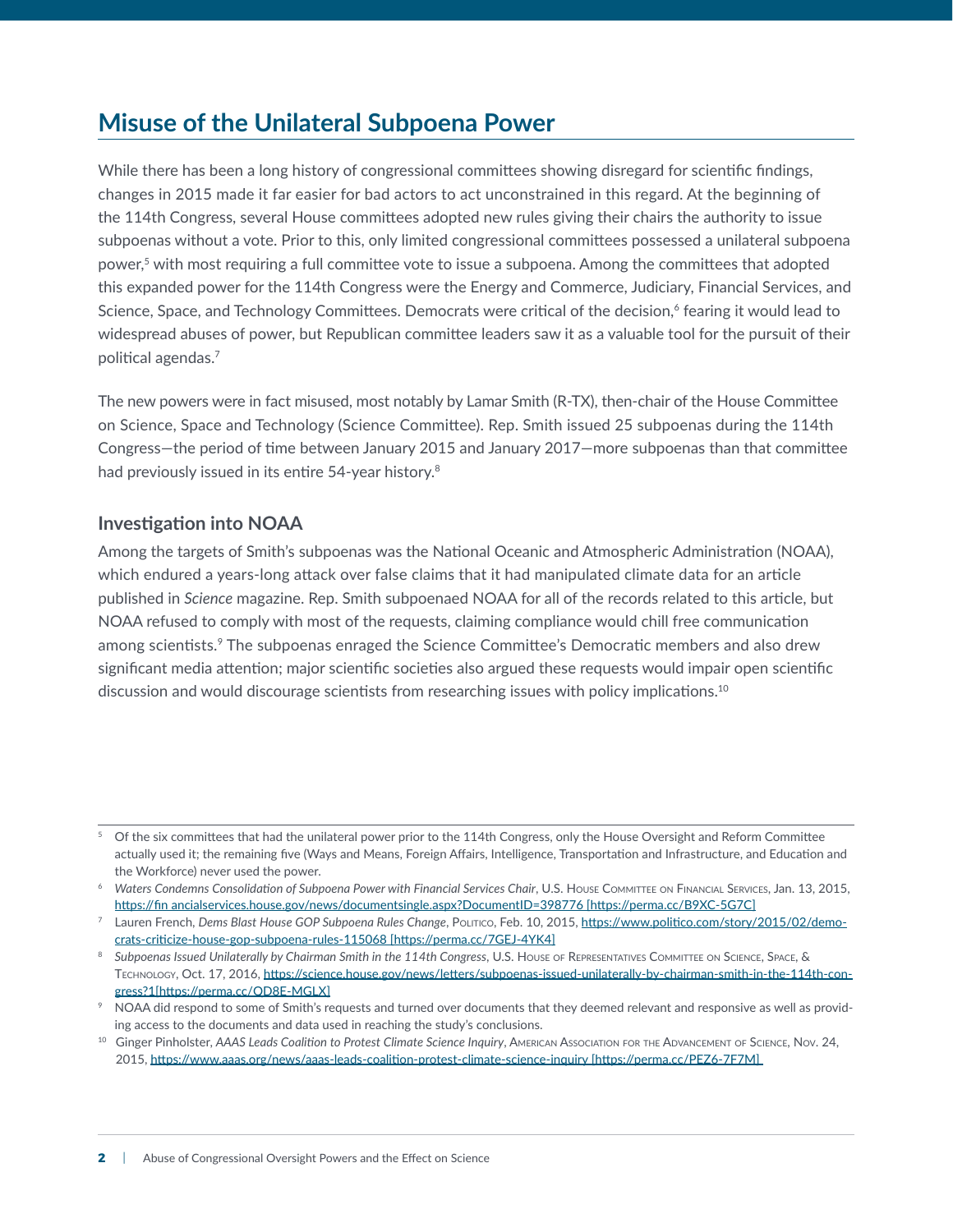The initial subpoena effort lost steam in spring 2016,<sup>11</sup> but in 2017, the NOAA paper once again drew the interest of the committee following later-discredited claims by a former NOAA scientist that the study had violated scientific integrity guidelines and publishing standards.12 These claims prompted Rep. Smith to issue new subpoenas to NOAA. NOAA did disclose some records in response to Smith's request, but with no factual basis for the committee's allegations, the inquiry went nowhere.<sup>13</sup>

Even though Smith's efforts were unsuccessful, the damage to NOAA was still significant. In addition to being forced to litigate a related Freedom of Information Act (FOIA) case—which NOAA ultimately won14—the investigations wasted countless hours of NOAA employee time that should have been spent on the agency's actual scientific work. The widespread publication of false allegations that NOAA manipulated data may have also harmed the public's trust and faith in the agency's research and in climate science more broadly.15

#### **Investigation into State Actions**

In 2015, the Attorneys General (the AGs) of New York and Massachusetts began investigating whether Exxon Mobil had downplayed climate change risks in communications with investors, in ways that were contradictory to the results of their internal scientific research and were in violation of state laws.<sup>16</sup> The AGs subpoenaed Exxon for records related to their internal research, as well as records detailing their funding of external groups working to dispute the scientific evidence of climate change. The AGs' efforts angered members of the Science Committee who claimed they were concerned about the First Amendment rights of the Exxon Mobil corporation. (It is worth noting that Exxon and other fossil fuel companies were generous donors to these committee members, including Rep. Smith.17)

To address these concerns, the committee launched an investigation into the investigations and issued subpoenas to seventeen attorneys general and eight non-governmental organizations (together with several other groups known as the Green 20), seeking all communications related to the Exxon investigations.18

<sup>11</sup> As the congressional investigation lost steam, the conservative group Judicial Watch picked up the matter and issued FOIA requests for documents related to the publication of the paper. NOAA refused to turn over the documents, claiming they were protected by the deliberative process exemption to FOIA. Following a legal battle, NOAA ultimately prevailed in the D.C. District Court in August 2017.

<sup>&</sup>lt;sup>12</sup> Warren Cornwall, Paul Voosen, How a Culture Clash at NOAA Led to a Flap Over a High-Profile Warming Pause Study, SCIENCE, Feb. 8, 2017, <https://www.sciencemag.org/news/2017/02/how-culture-clash-noaa-led-flap-over-high-profile-warming-pause-study> [[https://perma.](https://perma.cc/98FP-N5GT) [cc/98FP-N5GT](https://perma.cc/98FP-N5GT)]

<sup>13</sup> United States Congress, House, Committee on Science, Space, & Technology, *Facts Contradict Science Committee Majority's Attack on NOAA's Climate Scientists*, Government Publishing Office, Sep. 18, 2017, [https://science.house.gov/news/press-releases/facts-contra](https://science.house.gov/news/press-releases/facts-contradict-science-committee-majoritys-attack-on-noaas-climate-scientists)[dict-science-committee-majoritys-attack-on-noaas-climate-scientists](https://science.house.gov/news/press-releases/facts-contradict-science-committee-majoritys-attack-on-noaas-climate-scientists) [<https://perma.cc/4RQT-2CKF>]

<sup>14</sup> United States District Court, District of Columbia, Judicial Watch v. U.S. Dep't of Commerce, CLIMATE CHANGE LITIGATION DATABASES, 15-cv2088, DECISION AND ORDER, Aug. 21, 2017, [http://climatecasechart.com/case/judicial-watch-inc-v-united-states-department-of-commer](http://climatecasechart.com/case/judicial-watch-inc-v-united-states-department-of-commerce/?cn-reloaded=1)[ce/?cn-reloaded=1](http://climatecasechart.com/case/judicial-watch-inc-v-united-states-department-of-commerce/?cn-reloaded=1) [<https://perma.cc/KMV4-Y83E>]

<sup>15</sup> John Schwartz, *Chief of House Science Panel Picks Battle Over Climate Paper*, The New York Times, Dec. 4, 2015, [https://www.nytimes.](https://www.nytimes.com/2015/12/05/science/chief-of-house-science-panel-picks-battle-over-climate-paper.html) [com/2015/12/05/science/chief-of-house-science-panel-picks-battle-over-climate-paper.html](https://www.nytimes.com/2015/12/05/science/chief-of-house-science-panel-picks-battle-over-climate-paper.html) [<https://perma.cc/W3PD-98DF>]

<sup>&</sup>lt;sup>16</sup> This initial group also included the U.S. Virgin Islands, but they later withdrew their subpoena.

<sup>17</sup> Steve Horn, *Exxon, Koch Ties May Help Explain Rep. Lamar Smith's Probing Request of "Exxon Knew" Environmental Groups*, Desmog, June 21, 2016, <https://www.desmogblog.com/2016/06/21/exxon-koch-lamar-smith-exxon-knew> [<https://perma.cc/8EZY-YBBU>]

<sup>&</sup>lt;sup>18</sup> United States Congress, House, Committee on Science, Space, and Technology, Smith Statement on Green 20 Attorney General's With*drawal of Climate Change Subpoena*, Government Publishing Office, June 30, 2016, [https://republicans-science.house.gov/news/press-re](https://republicans-science.house.gov/news/press-releases/smith-statement-green-20-attorney-general-s-withdrawal-climate-change-subpoena)[leases/smith-statement-green-20-attorney-general-s-withdrawal-climate-change-subpoena](https://republicans-science.house.gov/news/press-releases/smith-statement-green-20-attorney-general-s-withdrawal-climate-change-subpoena) [<https://perma.cc/23QR-6Z78>]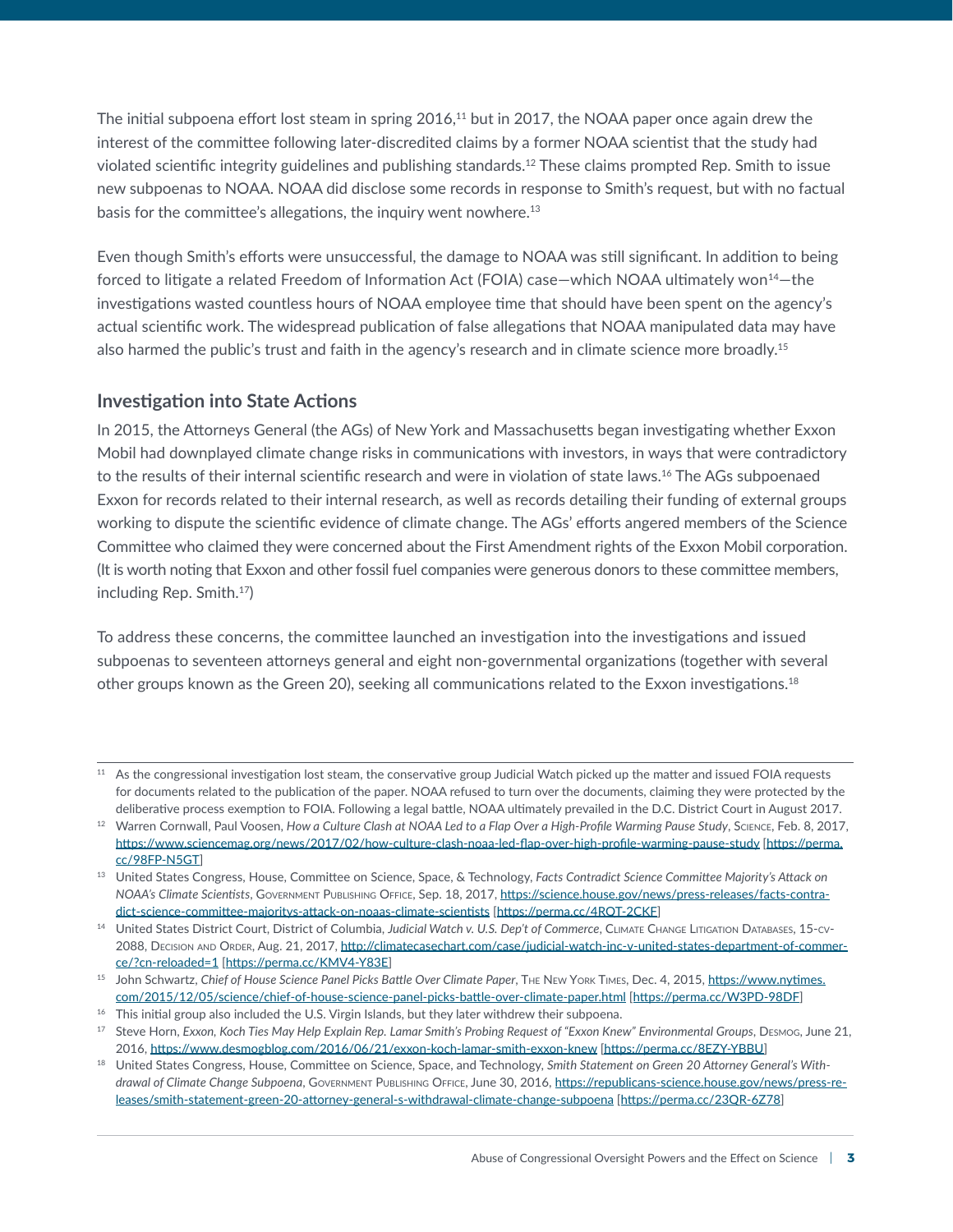There was no legal precedent for this action; the subpoenas represented the first time congressional committee subpoenas were issued to state attorneys general in their official capacity.<sup>19</sup> Rep. Smith's position was that the AGs' investigations violated the company's First Amendment right to fund and conduct scientific research free from intimidation and threats of prosecution. However, the AGs maintained that their investigations were based on a question of fraud under state law—which falls firmly under a state AG's jurisdiction—since the issue was whether Exxon deliberately misrepresented the results of their research to shareholders. The Science Committee served several rounds of subpoenas on the group, and in each case the parties refused to comply, claiming that the committee lacked the jurisdiction to conduct such an investigation into state actions.<sup>20</sup> Faced with the refusal to cooperate and the backlash due to the lack of legal precedent, Smith and the other committee Republicans held a committee hearing in September 2016, "Affirming Congress' Constitutional Oversight Responsibilities: Subpoena Authority and Recourse for Failure to Comply with Lawfully Issued Subpoenas." The hearing did little to further their argument and focused on the First Amendment claims. Smith and the committee even attempted, unsuccessfully, to expand the investigation by subpoenaing the Securities and Exchange Commission for documents related to its own investigation of Exxon's climate disclosures.<sup>21</sup>

Ultimately the Science Committee was never able to obtain the records it sought via these subpoenas and was forced to drop the matter. However, this level of committee overreach set a dangerous precedent. Congress cannot exercise oversight over state actions. State attorneys general are elected officials of state governments and are not subject to federal oversight or control. Congress has oversight power that goes hand-in-hand with its power to legislate, but it does not have oversight authority over actions that fall outside its legislative authority.<sup>22</sup>

Of course, while Rep. Smith and the Science Committee have provided numerous examples of misuse of the unilateral subpoena power, especially in the science context, they are not the only instances where unilateral subpoena power was abused. The McCarthy hearings of the 1940s and 1950s are another famous example where a single Congressperson, Joe McCarthy (R-WI) used unilateral subpoenas to engage in partisan witch hunts; more recently, Darrell Issa (R-CA), was accused of using over 100 unilateral subpoenas in an "endless pursuit of scandal."<sup>23</sup>

<sup>&</sup>lt;sup>19</sup> United States Congress, House, Committee on Science, Space, and Technology, Affirming Congress' Constitutional Oversight Responsibil*ities: Subpoena Authority and Recourse for Failure to Comply with Lawfully Issued Subpoenas*, Government Publishing Office, Sep. 14, 2016, <https://www.govinfo.gov/content/pkg/CHRG-114hhrg22561/html/CHRG-114hhrg22561.htm> [<https://perma.cc/PY8U-723J>]

<sup>&</sup>lt;sup>20</sup> David Hasemyer, *State AGs and Groups Defy Lamar Smith's Subpoena Over Exxon Climate Probes, Inside Climate News, July 27, 2016,* [https://insideclimatenews.org/news/27072016/new-york-massachusetts-eric-schneiderman-maura-healey-defy-lamar-smith-subpoe](https://insideclimatenews.org/news/27072016/new-york-massachusetts-eric-schneiderman-maura-healey-defy-lamar-smith-subpoena-exxon-climate)[na-exxon-climate](https://insideclimatenews.org/news/27072016/new-york-massachusetts-eric-schneiderman-maura-healey-defy-lamar-smith-subpoena-exxon-climate) [<https://perma.cc/M2BZ-ZNP2>]

<sup>&</sup>lt;sup>21</sup> The SEC refused to respond, stating that it does not acknowledge the existence or non-existence of an investigation and that investigations don't become public unless charges are filed and that, as a result the agency could not comment on the matters raised in the request. David Hasmeyer, *SEC Sidesteps Lamar Smith's Document Request, Declines to Confirm Exxon Probe*, Inside Climate News, Oct. 14, 2016,<https://insideclimatenews.org/news/14102016/sec-refuses-comply-lamar-smith-subpeona-over-exxon-probe-mary-jo-white> [<https://perma.cc/LZ4J-L2B5>]

<sup>22</sup> David Hasemyer, Constitutional Scholars Object to Lamar Smith's Exxon Subpoenas, INSIDE CLIMATE NEWS, Sep. 12, 2016, [https://insidecli](https://insideclimatenews.org/news/12092016/exxonmobil-climate-change-research-denial-lamar-smith-subpoenas-house-science-committee-global-warming)[matenews.org/news/12092016/exxonmobil-climate-change-research-denial-lamar-smith-subpoenas-house-science-committee-glob](https://insideclimatenews.org/news/12092016/exxonmobil-climate-change-research-denial-lamar-smith-subpoenas-house-science-committee-global-warming)[al-warming](https://insideclimatenews.org/news/12092016/exxonmobil-climate-change-research-denial-lamar-smith-subpoenas-house-science-committee-global-warming) [<https://perma.cc/6U32-3MYQ>]

<sup>23</sup> Henry A. Waxman, Congressional Chairmen Shouldn't be Given Free Rein Over Subpoenas, THE WASHINGTON Post, Feb. 5, 2015, [https://www.](https://www.washingtonpost.com/opinions/a-congressional-subpoena-is-too-powerful-to-be-issued-unilaterally/2015/02/05/a9d75160-aca8-11e4-9c91-e9d2f9fde644_story.html) [washingtonpost.com/opinions/a-congressional-subpoena-is-too-powerful-to-be-issued-unilaterally/2015/02/05/a9d75160-aca8-](https://www.washingtonpost.com/opinions/a-congressional-subpoena-is-too-powerful-to-be-issued-unilaterally/2015/02/05/a9d75160-aca8-11e4-9c91-e9d2f9fde644_story.html) [11e4-9c91-e9d2f9fde644\\_story.html](https://www.washingtonpost.com/opinions/a-congressional-subpoena-is-too-powerful-to-be-issued-unilaterally/2015/02/05/a9d75160-aca8-11e4-9c91-e9d2f9fde644_story.html) [<https://perma.cc/9LE6-L6S4>]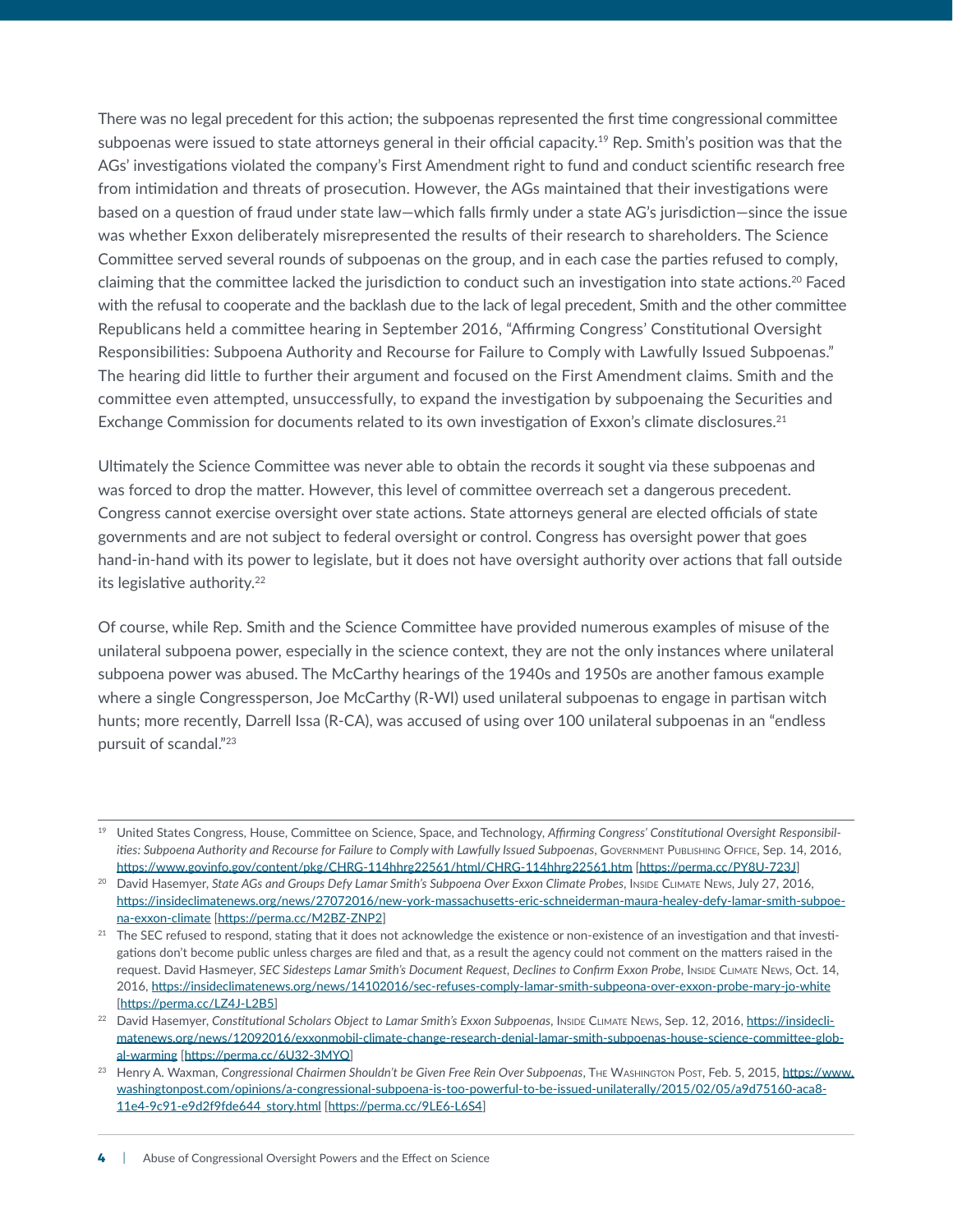<span id="page-6-0"></span>While these examples highlight how the unilateral subpoena power has been abused, there are also situations where this power may be helpful. Perhaps not surprisingly, Democrats on the Science Committee chose to retain it in the 116th Congress convened in January 2019. The Science Committee did slightly modify the power by adding a requirement that the committee chair notify the ranking member of the intent to issue a subpoena, ideally at least 24 hours prior to the issuance. In fact, Democrats on all committees chose to keep the unilateral subpoena power, despite their initial opposition to expanding it in 2015, and they were commended for using it less frequently.<sup>24</sup>

Both parties need to remain cognizant that it is a tool of last resort and that repeated, excessive, and potentially unconstitutional use of the subpoena power greatly lessens its impact and effectiveness.25 This is due in part to the very nature of Congressional subpoenas themselves—enforcement of Congressional subpoenas is lengthy and time-consuming process, each step of which requires a greater level of political commitment. Wasting a critical and powerful tool on fishing expeditions sets a poor precedent, makes enforcement more difficult, and lessens the incentives for responding to a subpoena during a valid committee investigation.

## **Committee Investigations of Individual Scientists**

The abuse of the subpoena power illustrates that committees can be willing to overstep their authority in an attempt to further their investigations. But it is not just corporations or federal agencies that can become the targets of these abuses of power. Committees have also been guilty of using congressional investigations to target individuals, such as scientists working in fields like climate science where their research findings are the subject of political disagreement (and may also be contrary to the interest of powerful donors from industries such as oil and coal).

An early example of these committee witch hunts came in 2005 with the House Energy and Commerce Committee (the Energy Committee), chaired by Joe Barton (R-TX). Rep. Barton began investigating climate scientists Raymond Bradley, Michael Mann, and Malcolm Hughes, authors of 1998 and 1999 studies that showed Earth's temperature was dramatically increasing in light of fossil fuel use. A plot of their data—known as the "hockey stick" because it shows how Earth's temperature remained nearly consistent before shooting up dramatically in the 20th century—was published in the IPCC Third Assessment Report, Climate Change 2001. Some other researchers<sup>26</sup> claimed the findings were flawed which prompted *The Wall Street Journal* to publish a February 2005 front page article about claims of methodological flaws and data errors in the Mann et al. study.

<sup>&</sup>lt;sup>24</sup> Katherine Tully-McManus, House Republicans Praise Democrats' Subpoena Restraint (So Far), ROLL CALL, Jan. 29, 2019, [https://www.rollcall.](https://www.rollcall.com/2019/01/29/house-republicans-praise-democrats-subpoena-restraint-so-far/) [com/2019/01/29/house-republicans-praise-democrats-subpoena-restraint-so-far/](https://www.rollcall.com/2019/01/29/house-republicans-praise-democrats-subpoena-restraint-so-far/) [<https://perma.cc/VVW2-L5J3>]

<sup>&</sup>lt;sup>25</sup> As noted above, Rep. Darrell Issa (R-CA) had become notorious for his overuse of the unilateral subpoena power while chair of the House Oversight and Reform Committee. His use of the subpoena (or, as the *Washington Post* called it, his "Subpoena-palooza") became somewhat of a running joke in Washington and his ability to gain cooperation with his requests was totally undermined. Sebastian Payne, *Darrell Issa's Record-Breaking Subpoena-Palooza*, THE WASHINGTON POST, Jul. 15, 2014, [https://www.washingtonpost.com/news/](https://www.washingtonpost.com/news/post-politics/wp/2014/07/15/darrell-issas-record-breaking-subpoena-palooza/) [post-politics/wp/2014/07/15/darrell-issas-record-breaking-subpoena-palooza/](https://www.washingtonpost.com/news/post-politics/wp/2014/07/15/darrell-issas-record-breaking-subpoena-palooza/) [<https://perma.cc/7NEK-6XEB>]

<sup>&</sup>lt;sup>26</sup> The two most outspoken critics were self-appointed climate researchers, Stephen McIntyre (a retired mining promoter) and Ross McKitrick (an economist). Coby Beck, *The Hockey Stick is Broken - Well, No... But Who's Playing Hockey Anyway?*, GRIST, Dec. 17, 2006, [https://](https://grist.org/article/the-hockey-stick-is-broken/) [grist.org/article/the-hockey-stick-is-broken/](https://grist.org/article/the-hockey-stick-is-broken/) [<https://perma.cc/J7EZ-H4BR>]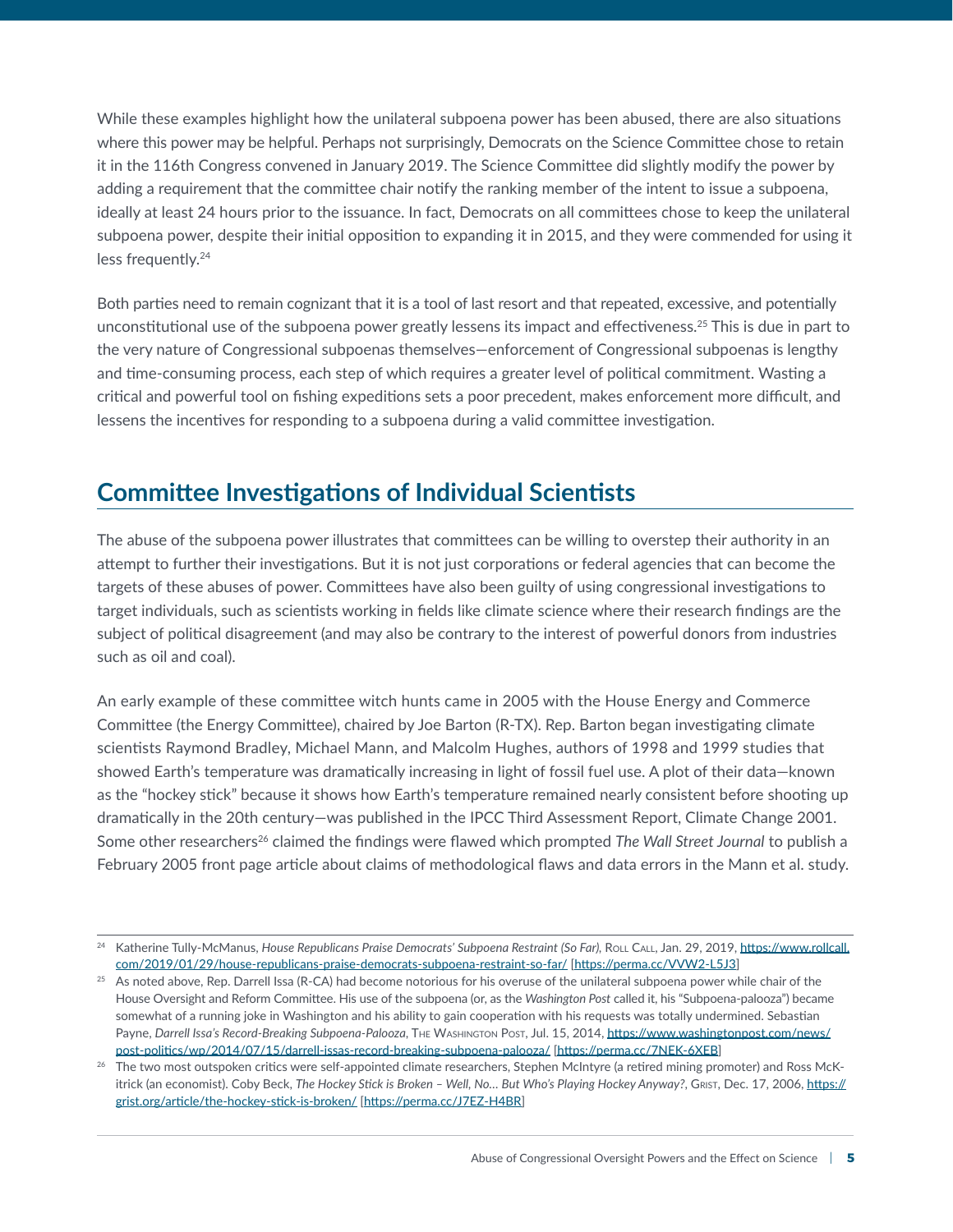That article in turn drew the attention of Rep. Barton and his fellow committee member Ed Whitfield (R-KY). They called for an investigation, which was met with a negative reaction from the press, the scientific community, and even other House Republicans. Despite the backlash, Barton moved ahead and commissioned a team led by Edward Wegman, a statistician from George Mason University, to conduct an analysis of the data used by Mann. Wegman's report was released in July 2006 and claimed that Mann's findings were flawed; Wegman's report itself was later discredited.<sup>27</sup> At the same time, the Republican-led Science Committee convened an independent panel to prepare its own report.28 This peer-reviewed Science Committee report was published in July 2006 and supported the findings of Mann et. al. Following the report's publication, Science Committee Chair Sherwood Boehlert (R-NY) spoke out about the need for Congress to handle scientific disputes by turning to scientists who will use the proper scientific methods to inform them.

Barton's investigation also paved the way for a later investigation by the Virginia Attorney General and, after that failed, a Virginia Freedom of Information Act brought by the American Tradition Institute (ATI), a conservative think tank, seeking almost all of Mann's emails from his time working at the University of Virginia. While a court ultimately found that the University of Virginia could protect the records, it was a lengthy and costly legal battle. As a result of all of these investigations, which were ultimately shown to be baseless, Mann was the victim of slurs against his work and even threats of violence in addition to the legal costs incurred. The level of scrutiny Mann faced was unprecedented and impacted both his ability to work on his own research and also had a chilling effect on other scientists studying climate change.<sup>29</sup>

The Senate has also been home to overreaching committee investigations of scientists. Following the manufactured scandal termed "Climategate"—where thousands of emails and documents belonging to leading climate researchers were hacked, stolen, and misrepresented online—the Senate Environmental and Public Works minority published a report in February 2010, listing the names of scientists involved and accusing them of manipulating data to reach preconceived conclusions, threatening journal editors, and even committing criminal acts.<sup>30</sup> Despite the fact that multiple other investigations found no evidence of misconduct by these scientists,<sup>31</sup> the publication of even one damning congressional report can have a chilling effect on scientific research. Scientists' professional reputations can damaged by these misinformation campaigns and responding to inquiries takes them away

<sup>&</sup>lt;sup>27</sup> It later turned out much of Wegman's report was plagiarized and Barton's team may have fed the researchers the information they wanted in the report. John R. Mashey, *Strange Scholarship in the Wegman Report*, DEEPCLIMATE, Sep. 26, 2010, [https://deepclimate.files.](https://deepclimate.files.wordpress.com/2010/09/strange-scholarship-v1-02.pdf) [wordpress.com/2010/09/strange-scholarship-v1-02.pdf](https://deepclimate.files.wordpress.com/2010/09/strange-scholarship-v1-02.pdf) [<https://perma.cc/QJ9J-RDAC>]

<sup>&</sup>lt;sup>28</sup> This panel, the Committee on Surface Temperature Reconstructions for the Past 2,000 Years, was assembled by the National Research Council. See Natural Research Council, Surface Temperature Reconstructions for the Last 2,000 Years, THE NATIONAL ACADEMIES PRESS, 2006, <https://www.nap.edu/catalog/11676/surface-temperature-reconstructions-for-the-last-2000-years> [<https://perma.cc/VA9V-YYEE>]

<sup>29</sup> Tom Jackman, U.Va. Wins Key Ruling in Prince William Global Warming-FOIA Case Involving Michael Mann, THE WASHINGTON Post, Sep. 18, 2012, [https://www.washingtonpost.com/blogs/the-state-of-nova/post/uva-wins-key-ruling-in-prince-william-global-warming-foia](https://www.washingtonpost.com/blogs/the-state-of-nova/post/uva-wins-key-ruling-in-prince-william-global-warming-foia-case-involving-michael-mann/2012/09/18/6c422d98-0133-11e2-b257-e1c2b3548a4a_blog.html)[case-involving-michael-mann/2012/09/18/6c422d98-0133-11e2-b257-e1c2b3548a4a\\_blog.html](https://www.washingtonpost.com/blogs/the-state-of-nova/post/uva-wins-key-ruling-in-prince-william-global-warming-foia-case-involving-michael-mann/2012/09/18/6c422d98-0133-11e2-b257-e1c2b3548a4a_blog.html) [<https://perma.cc/P3P8-KVSQ>]; *see also* Michael Mann's book, *The Hockey Stick and the Climate Wars* (2012).

<sup>30</sup> United States, Senate, Committee on Environment and Public Works, *'Consensus' Exposed: The CRU Controversy*, Government Printing Office, 2010, <https://www.inhofe.senate.gov/imo/media/doc/Consensus%20Exposed%20The%20CRU%20Controversy.pdf> [[https://](https://perma.cc/VXB6-DP88) [perma.cc/VXB6-DP88](https://perma.cc/VXB6-DP88)]

<sup>31</sup> Dan Berman, *IG: 'Climategate' Emails are Cool*, Pourico, Feb. 24, 2011, [https://www.politico.com/story/2011/02/ig-climategate-emails](https://www.politico.com/story/2011/02/ig-climategate-emails-are-cool-050102)[are-cool-050102](https://www.politico.com/story/2011/02/ig-climategate-emails-are-cool-050102) [<https://perma.cc/RK39-W4VG>]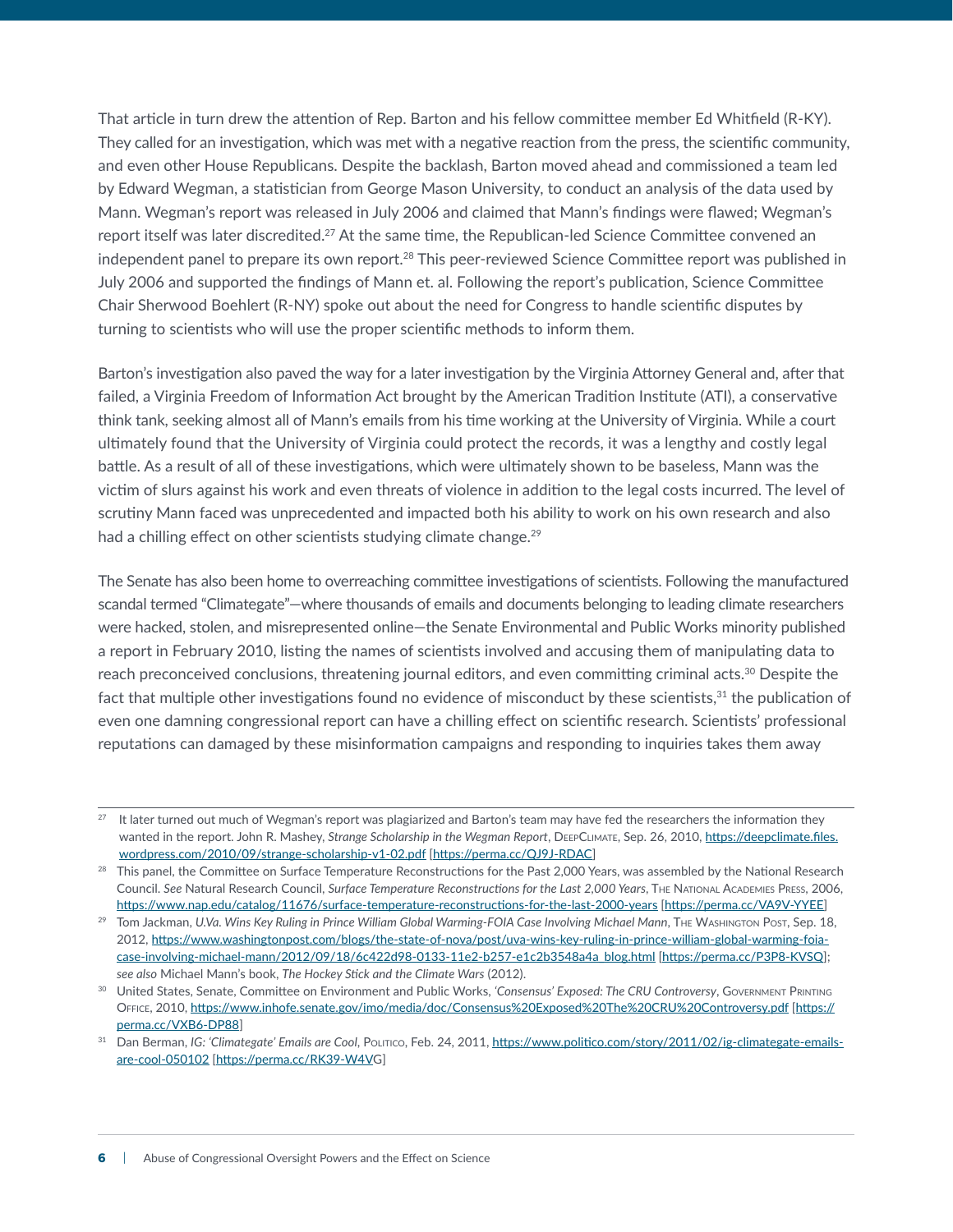from their research. Some may even become reluctant to work in certain fields of study or on topics that could attract political attention for fear of similar repercussions. The Climategate investigations were also blamed for fueling a spike in hate mail and a large increase in the number of politically motivated Freedom of Information Act made to the scientists named in the report. Some even received threats of violence against themselves and their families.<sup>32</sup>

While Climategate and the resulting investigations may have attracted the most press attention, they are not the only personal attacks on scientists. Some scientists have even found themselves in the unfortunate position of being the target of congressional committee inquiries on more than one occasion. Linda Birnbaum, the former director of the National Institutes of Health's National Institute of Environmental Health Sciences (NIEHS), found herself targeted by the Science Committee on two separate occasions. The first investigation in March 2017 concerned grants and contracts made between NIEHS and the Ramazzini Institute, an independent international science academy that conducts cancer research,<sup>33</sup> which Smith alleged had inappropriately been awarded as much as \$92 million of NIEHS grant money and "funneled" as much as \$315 million in grant money to Ramazzini Fellows. This investigation went nowhere but gained significant media attention, especially in the conservative press.

Despite (or perhaps because) of his inability to pin any wrongdoing on Birnbaum, Smith targeted her again in January 2018, calling for a congressional investigation into whether she had violated anti-lobbying laws by co-authoring an article for the journal *PLoS Biology* about federal regulation of toxic chemicals. Birnbaum and her co-author concluded the article by writing, "Closing the gap between evidence and policy will require that engaged citizens, both scientists and nonscientists, work to ensure our government officials pass health-protective policies based on the best available scientific evidence."34 Smith claimed this sentence was a deliberate attempt to influence people to act for policy change. In a letter to the Inspector General of Health and Human Services, Smith alleged that urging people to work with government officials for policy change violated anti-lobbying laws that prohibit the use of federal funds to engage in grassroots lobbying.35 Despite initial publicity, it does not appear that the investigation ever actually moved forward and the legal consensus was that Birnbaum's statement was too general to rise to the level of grassroots lobbying.<sup>36</sup> Yet due to

<sup>32</sup> *Debunking Misinformation About Stolen Climate Emails in the "Climategate" Manufactured Controversy*, Union of Concerned Scientists, Dec. 8, 2009,<https://www.ucsusa.org/resources/debunking-misinformation-about-stolen-climate-emails> [<https://perma.cc/V5WA-NZYV>]

<sup>33</sup> There are currently around 180 members of the Collegium Ramazzini, representing thirty different countries. Kate Kelland, *Italian Institute*  Criticized by U.S. Congress Defends its Work, REUTERS, Apr. 11, 2017[, https://www.investing.com/news/world-news/italian-institute-criti](https://www.investing.com/news/world-news/italian-institute-criticized-by-u.s.-congress-defends-its-work-473479)[cized-by-u.s.-congress-defends-its-work-473479](https://www.investing.com/news/world-news/italian-institute-criticized-by-u.s.-congress-defends-its-work-473479) [<https://perma.cc/WHY4-VAPS>]

<sup>&</sup>lt;sup>34</sup> Liza Gross and Linda S. Birnbaum, Regulating Toxic Chemicals For Public And Environmental Health, PLoS BioLogy, December 18, 2017, <https://journals.plos.org/plosbiology/article/file?id=10.1371/journal.pbio.1002619.s002&type=supplementary> [[https://perma.cc/](https://perma.cc/TDU8-KNY7) [TDU8-KNY7](https://perma.cc/TDU8-KNY7)]

<sup>&</sup>lt;sup>35</sup> Defined as all "communications by executive officers directed to members of the public at large or particular segments of the general public, intended to persuade them in turn to communicate with their elected representatives on some issue of concern to the executive." William P. Barr, *Constraints Imposed by 18 U.S.C. § 1913 on Lobbying Efforts*, Memorandum Opinion for the Attorney General, Sep. 28, 1989, <https://www.justice.gov/file/24326/download> [<https://perma.cc/KT7L-G2MM>]

<sup>36</sup> Jocelyn Kaiser, Republicans on House Science Panel Suggest Top Environmental Health Scientist Broke Antilobbying Law, Science, Jan. 23, 2018, [https://www.sciencemag.org/news/2018/01/republicans-house-science-panel-suggest-top-environmental-health-scien](https://www.sciencemag.org/news/2018/01/republicans-house-science-panel-suggest-top-environmental-health-scientist-broke)[tist-broke](https://www.sciencemag.org/news/2018/01/republicans-house-science-panel-suggest-top-environmental-health-scientist-broke) [<https://perma.cc/3D4Y-NMAG>]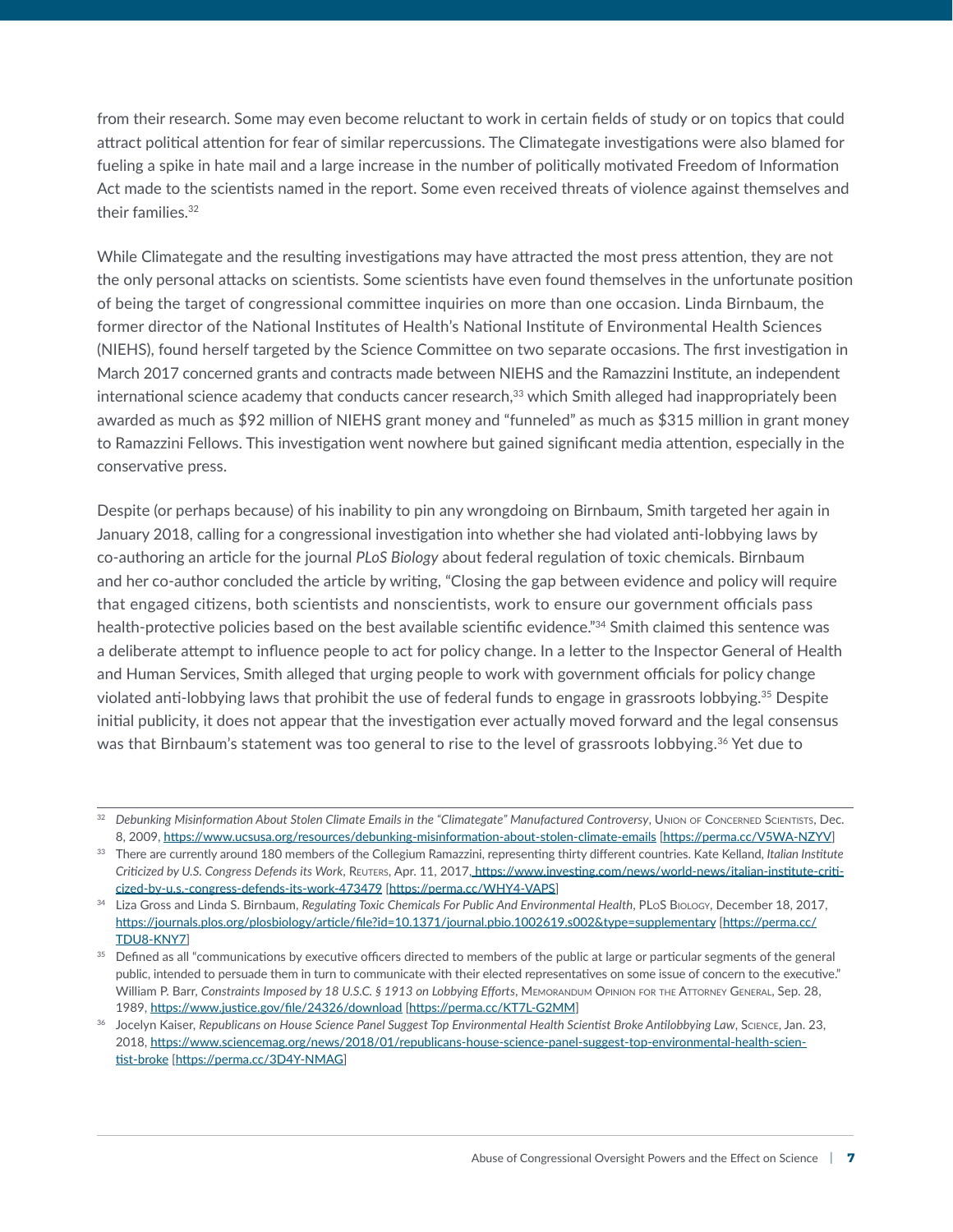<span id="page-9-0"></span>Birnbaum's high-profile position, the investigation received significant media coverage. She later shared that, following Rep. Smith's investigations, there was an (unsuccessful) attempt to fire her, she was denied salary increases, and her science communications work was heavily scrutinized.<sup>37</sup>

While these instances of targeting individuals have come from Republicans, the Democrats are also guilty of using committee investigations to unfairly target individuals. The best known example came in 2015 when Raul Grijalva (D-AZ), then the House Natural Resources Committee minority chair, attempted to gain access to funding sources and correspondence for climate researchers who had testified before the committee. Following a February 2015 article in *The New York Times* that exposed financial links between the fossil fuel industry and one of those scientists, Wei-Hock Soon, Grijalva sent letters to seven universities demanding information about funding sources as well as communications related to the preparation of public testimony for several outspoken "climate skeptics." Public reaction criticized the request for records related to preparation of public testimony, as these records could consist of frank debate and candid discussion which could be taken out of context were they to be made public, and would potentially have a chilling effect on other scientific debate. Unfortunately, these actions detract from legitimate questioning into the extent of the fossil fuel industry's funding of climate science research.<sup>38</sup> Grijalva later retracted the request for communication records.<sup>39</sup>

## **Select Investigative Panel Investigations of Individual Scientists**

In some instances, issues fail to garner enough support for a committee to launch an investigation. But that doesn't always mean one won't happen anyway. The rules of the House of Representatives allow for members to form select investigative panels to explore matters they deem worthy of further examination.<sup>40</sup> A good example of this came in the summer of 2015, following the release of videos that alleged to show Planned Parenthood staff speaking to biotechnology company officials about the provision of fetal tissue from legal abortions for research purposes. It is legal under federal law for Planned Parenthood to donate fetal tissue to research and be reimbursed for the costs associated with these donations but the videos, which were later proved to be doctored, gave the impression that the officials were selling the fetal tissue for a profit. Not surprisingly given the politically sensitive nature of such claims, the videos received significant attention from the press as well as from congressional committees. $41$ 

Warren Cornwall, *Now Retired, Top U.S. Environmental Scientist Feels Free to Speak Her Mind, Science, Oct. 17, 2019, [https://www.science](https://www.sciencemag.org/news/2019/10/now-retired-top-us-environmental-scientist-feels-free-speak-her-mind)*[mag.org/news/2019/10/now-retired-top-us-environmental-scientist-feels-free-speak-her-mind](https://www.sciencemag.org/news/2019/10/now-retired-top-us-environmental-scientist-feels-free-speak-her-mind) [<https://perma.cc/K798-SS5K>]

<sup>38</sup> Ben Geman and National Journal, *Democratic Congressman Draws Backlash Over Climate Funding Probe*, THE ATLANTIC, Feb. 25, 2015, [https://www.theatlantic.com/politics/archive/2015/02/democratic-congressman-draws-backlash-over-climate-fund](https://www.theatlantic.com/politics/archive/2015/02/democratic-congressman-draws-backlash-over-climate-funding-probe/446787/)[ing-probe/446787/](https://www.theatlantic.com/politics/archive/2015/02/democratic-congressman-draws-backlash-over-climate-funding-probe/446787/) [<https://perma.cc/H5UQ-M43N>]

<sup>39</sup> Ben Geman and National Journal, Grijalva: Climate Letters Went Too Far in Seeking Correspondence, THE ATLANTIC, Mar. 2, 2015, [https://](https://www.theatlantic.com/politics/archive/2015/03/grijalva-climate-letters-went-too-far-in-seeking-correspondence/446778/) [www.theatlantic.com/politics/archive/2015/03/grijalva-climate-letters-went-too-far-in-seeking-correspondence/446778/](https://www.theatlantic.com/politics/archive/2015/03/grijalva-climate-letters-went-too-far-in-seeking-correspondence/446778/) [[https://](https://perma.cc/TFF9-EPY9) [perma.cc/TFF9-EPY9](https://perma.cc/TFF9-EPY9)]

<sup>40</sup> United States Congress, *House Practice: A Guide to the Rules, Precedents and Procedures of the House. Chapter 11: Committees*, U.S. GOVERNMENT PUBLISHING OFFICE, <https://www.govinfo.gov/content/pkg/GPO-HPRACTICE-112/html/GPO-HPRACTICE-112-12.htm> [<https://perma.cc/8HFH-H9BJ>]

<sup>41</sup> Jackie Calmes and Nicholas St. Fleur, *House Republicans to Investigate Planned Parenthood Over Fetal Tissue*, The New York Times, July 15, 2015,<https://www.nytimes.com/2015/07/16/us/house-republicans-to-investigate-planned-parenthood-over-fetal-tissue.html> [[https://](https://perma.cc/L2D6-4LSB) [perma.cc/L2D6-4LSB](https://perma.cc/L2D6-4LSB)]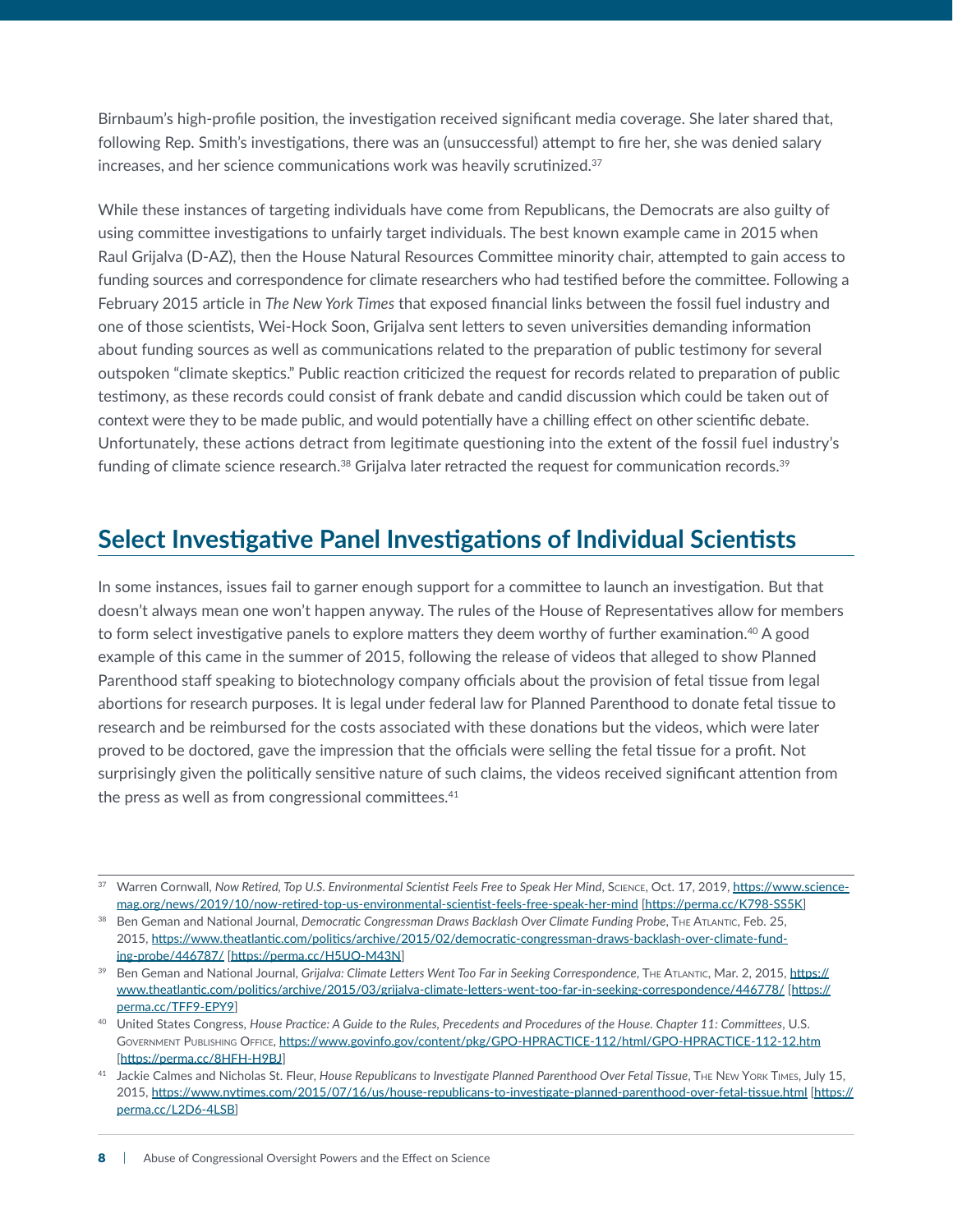<span id="page-10-0"></span>The House Energy and Commerce, Judiciary, and Oversight Committees all considered investigating the issue but chose not to proceed. However, Marsha Blackburn, an anti-abortion Republican congresswoman from Tennessee, was so outraged by the videos that she and others formed the House Select Investigative Panel on Planned Parenthood to further investigate the issue. The panel subpoenaed scientists, graduate students, doctors, and biotech company executives in an attempt to gain information about the alleged sale of tissue. After 15 months, and an alleged cost of \$1.59 million, the panel published a 435-page report which recommended that the National Institutes of Health be required to stop funding fetal tissue research and that Planned Parenthood be stripped of all federal funding. A January 2017 article in *Science* examined the report's findings and concluded that many were false. $42$  The report was heavily criticized by Democrats and media outlets. $43$ 

Adding to the injury, a June 2016 open letter from the panel to the U.S. Department of Health and Human Services included the names, mailing addresses, email addresses, and telephone numbers of many of the medical researchers subpoenaed or being investigated by the panel, opening them up to harassment and threats. One researcher, Dr. Eugene Gu, said that after this information became public, he was harassed by anti-abortion activists. He also faced hostility from colleagues and his employer and was forced to suspend his research as a result. He claimed he was not the only researcher forced to put their research on the backburner or even abandon it completely as a result of the panel's inquiry.<sup>44</sup>

### **Unbalanced Congressional Committee Hearings**

Even hearings that are part of the normal course of congressional business can be heavily politicized and used to promote a false scientific narrative. The goal of hearings is supposed to be to gather information and give a broad understanding of the topic at hand to enable the committee to draft pertinent legislation. In order to do so, the witnesses selected to appear are supposed to provide a variety of perspectives and typically consist of a cross section of experts from industry, academia, non-profit organizations, and the government. However, hearing panels do not always present a balanced perspective on the issue at hand—for example, during the 115th Congress, Science Committee hearings related to climate change repeatedly featured panels on which three out of four witnesses disputed the scientific consensus on anthropogenic climate change.<sup>45</sup>

<sup>42</sup> Meredith Wadman, Fact-Checking Congress's Fetal Tissue Report, SCIENCE, Jan. 5, 2017, [https://www.sciencemag.org/news/2017/01/fact](https://www.sciencemag.org/news/2017/01/fact-checking-congress-s-fetal-tissue-report)[checking-congress-s-fetal-tissue-report](https://www.sciencemag.org/news/2017/01/fact-checking-congress-s-fetal-tissue-report) [<https://perma.cc/GHX2-VJGW>]

<sup>43</sup> Editorial Board, *The Planned Parenthood Witch Hunt*, The Washington Post, Feb. 20, 2016, [https://www.washingtonpost.com/opinions/](https://www.washingtonpost.com/opinions/the-planned-parenthood-witch-hunt/2016/02/20/a6cb0e5c-d660-11e5-b195-2e29a4e13425_story.html) [the-planned-parenthood-witch-hunt/2016/02/20/a6cb0e5c-d660-11e5-b195-2e29a4e13425\\_story.html](https://www.washingtonpost.com/opinions/the-planned-parenthood-witch-hunt/2016/02/20/a6cb0e5c-d660-11e5-b195-2e29a4e13425_story.html) [[https://perma.cc/YTV6-](https://perma.cc/YTV6-Z8AJ) [Z8AJ](https://perma.cc/YTV6-Z8AJ)]

<sup>44</sup> Laura Bassett, How House Republicans Derailed a Scientists Whose Research Could Save Lives, HurFINGTON Post, Nov. 3, 2016, [https://www.](https://www.huffpost.com/entry/eugene-gu-research-congress_n_581a3d79e4b01a82df6460de) [huffpost.com/entry/eugene-gu-research-congress\\_n\\_581a3d79e4b01a82df6460de](https://www.huffpost.com/entry/eugene-gu-research-congress_n_581a3d79e4b01a82df6460de) [<https://perma.cc/4LL4-ADG5>]

<sup>45</sup> Ben Jervey, *House Science Committee Hearing Pits Three Fringe Climate Deniers Against Mainstream Climate Scientist Michael Mann*, Desmog, Mar. 29, 2017, [https://www.desmogblog.com/2017/03/29/house-science-committee-hearing-lamar-smith-michael-mann-cli](https://www.desmogblog.com/2017/03/29/house-science-committee-hearing-lamar-smith-michael-mann-climate-consensus-deniers)[mate-consensus-deniers](https://www.desmogblog.com/2017/03/29/house-science-committee-hearing-lamar-smith-michael-mann-climate-consensus-deniers) [<https://perma.cc/9NC7-2KUK>]; Carly Cassella, *A Congressional Hearing on Climate Change Turned Into a Circus of Absurdist Climate Denial*, Science Alert, May 18, 2018. [https://www.sciencealert.com/congressional-hearing-climate-change-technolo](https://www.sciencealert.com/congressional-hearing-climate-change-technology-turned-circus-denial)[gy-turned-circus-denial](https://www.sciencealert.com/congressional-hearing-climate-change-technology-turned-circus-denial) [<https://perma.cc/4V62-8GYP>]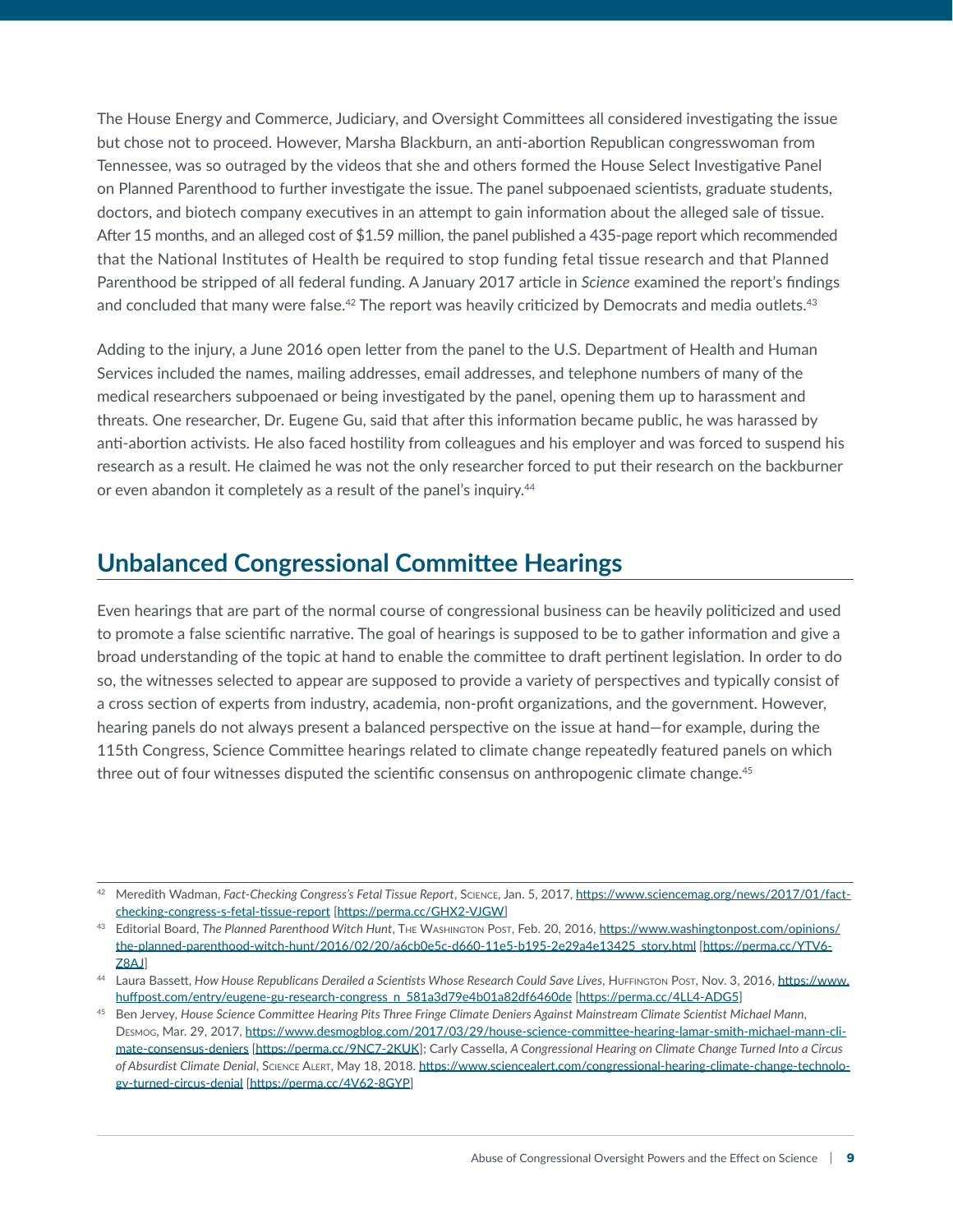<span id="page-11-0"></span>On the House Natural Resources Committee, the Democrats released a report that found that of the 310 non-federal witnesses called to testify before that committee during the 115th Congress, nearly one-third were industry representatives with witnesses from the energy development industry, the largest group represented.<sup>46</sup> Of those witnesses, more than two-thirds represented the coal, oil, and gas industries; only one witness was called from the renewable energy development industry. The committee also relied heavily on witnesses from think tanks rather than universities—62 percent to 38 percent—as sources of natural resources knowledge. This is illustrated by the fact that witnesses from the Heritage Foundation, a conservative think tank that disputes the scientific consensus on climate change, were disproportionately represented and testified more frequently than representatives from any other organization.<sup>47</sup>

The report concluded that while industry representatives do have a role in testifying at hearings regarding U.S. public lands, they cannot be the predominant voice. "Academic researchers, policy and legal experts, conservation and cultural resources experts, climate change scientists, sportspersons' groups, and individuals whose lives are affected by public lands decisions must have an equally large seat at the witness table," they wrote. Furthermore, representatives from industry, most notably the energy development industry, should represent clean energy and other industry innovators, as well "dirty energy" representatives—a principle that should also apply to other congressional committees.48

Unfortunately, ensuring balanced panels requires buy-in from everyone. In the current 116th Congress, Republican committee members have continued to call an inordinate number of industry executives and think tank "experts" as minority witnesses. While it is to be expected that each party will call witnesses that align with their political goals, groups with extreme views like the CO<sub>2</sub> Coalition (who that claim that higher levels of  $CO<sub>2</sub>$  are beneficial) continue to have disproportionate presence on hearing panels.<sup>49</sup>

#### **Conclusions & Recommendations**

The consequences of the overuse of Congressional investigatory powers, particularly the subpoena power, have been illustrated by recent events. During the 2019-20 impeachment proceedings, the Trump administration ignored many subpoenas, at one point even going as far as to tell federal employees to ignore all congressional subpoenas.<sup>50</sup> And while other actions under the Trump administration, such as the NOAA "Sharpiegate"

<sup>46</sup> Raúl M. Grijalva, Unmasked: How Republicans Trick Taxpayers and Treat Industry, NATURAL RESOURCES COMMITTEE DEMOCRATIC STAFF, Oct. 31, 2018,<https://naturalresources.house.gov/imo/media/doc/Unmasked.pdf> [<https://perma.cc/4UKD-5JBL>]

<sup>&</sup>lt;sup>47</sup> The Heritage Foundation has been funded by foundations linked established by Koch Industries, a company with strong interests in oil and other fossil fuels. See Dave Levinthal, *The Koch Brothers' Foundation Network Explained*, The Center for Public Integrity, Oct. 30, 2015, [https://publicintegrity.org/federal-politics/the-koch-brothers-foundation-network-explained/](https://www.forbes.com/sites/marshallshepherd/2019/09/27/a-day-in-the-life-of-a-scientist-testifying-to-congress-about-weather/#8bdce5e780d2) [<https://perma.cc/MUU2-D7FZ>]

<sup>48</sup> See footnote 45

 $49$  The CO<sub>2</sub> Coalition has also been invited to hold briefings on the Hill in an attempt to gain support among more junior members of the House who have yet to take a strong position on climate related issues. Scott Waldman, *Defenders of CO<sub>2</sub> Expand Presence in Congress*, E&E News, May 2, 2019,<https://www.eenews.net/stories/1060254739> [<https://perma.cc/85Z7-REBX>]

<sup>50</sup> Charlie Savage, Trump Vows Stonewall of 'All' House Subpoenas, Setting up Fight Over Powers, THE NEW YORK TIMES, Apr. 24, 2019, [https://](https://www.nytimes.com/2019/04/24/us/politics/donald-trump-subpoenas.html) [www.nytimes.com/2019/04/24/us/politics/donald-trump-subpoenas.html](https://www.nytimes.com/2019/04/24/us/politics/donald-trump-subpoenas.html) [<https://perma.cc/85Y2-C7E8>]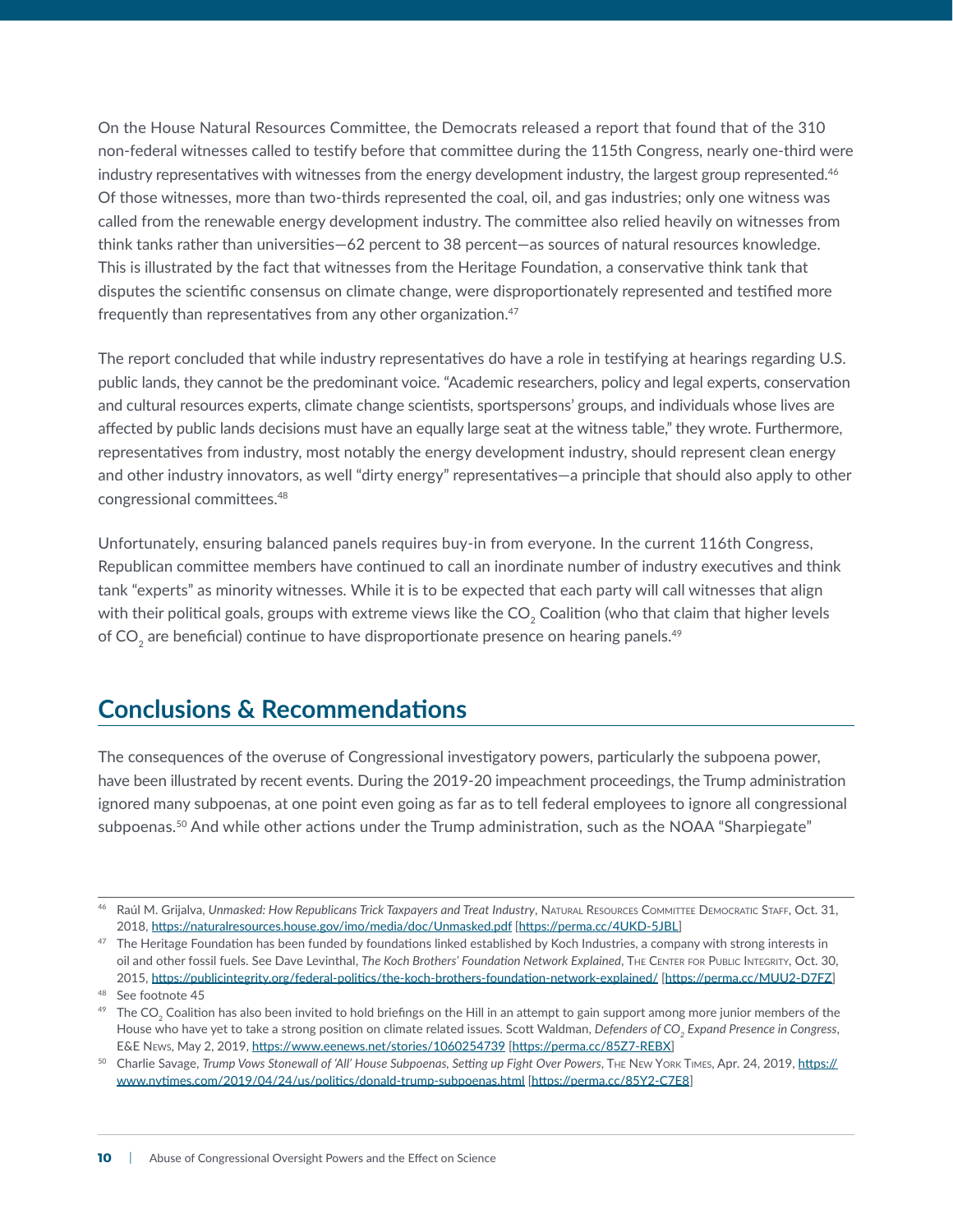incident, have provided perfect examples of how congressional committees should oversee scientific activity and investigate instances where scientific integrity has been threatened, such oversight efforts have instead been met with blatant refusal to cooperate.

In that investigation, the Department of Commerce and the Commerce Secretary Wilbur Ross refused to respond to multiple requests from the Science Committee for documents relating to the alleged threat made to NOAA and the National Weather Service to disavow their statements regarding the impact of Hurricane Dorian.51 This refusal to cooperate has so far hampered the committee's ability to find out what happened and ensure that any violations of scientific integrity that took place are addressed. And while it's certainly true that there are many reasons behind this increased refusal to cooperate, the precedents caused by witch hunts do erode Congress's valid investigatory role.<sup>52</sup>

The COVID-19 pandemic also illustrates how some congressional members attempt to question science and undermine vital research. On April 4, 2020, four members of the House Oversight Committee wrote to the committee chair seeking a hearing to investigate the models used to predict the pandemic.<sup>53</sup> The representatives expressed concerns with the models used and the fact that these models underwent multiple varying revisions, even though public health experts have noted that model results are expected to change over time as the underlying assumptions evolve and more data is available to generate the models. It seems likely that there will be more attempts to investigate the science behind the nation's response to the pandemic, and it is critical to ensure that research into all aspects of the pandemic is not hampered or politicized.

Congress must have the power to oversee scientific activities while also protecting these oversight activities from abuse. As an initial matter, the unilateral subpoena power does not seem to be an effective tool, either to oversee science or for other congressional activities. The subpoena has clearly lost a great deal of its effectiveness as a result of abuses and it now seems to be almost impossible to get cooperation even for a subpoena issued for a narrow, specific purpose. The current administration's attitude towards science (as well as other issues) does not help the situation, so it is hard to quantify just how much the subpoena's power has been eroded, but it is a concerning situation. Recent patterns seem to indicate that a return to a stricter set of requirements governing congressional subpoenas may be warranted in order to both help protect against abuses as well as ensure that properly issued subpoenas are complied with.

In terms of preventing baseless investigations, there should also be some guidelines in place to prevent investigations that fall more along the lines of harassment or personal attacks. For one, many of the sorts of investigations discussed above, if warranted, would likely be better conducted by an Inspector General, federal agency, or other entity operating with fewer opportunities for political grandstanding. A second preventative

<sup>51</sup> Christopher Flavelle, *Dorian Claim is Being Blocked, Investigator Says*, THE NEW YORK TIMES, July 23, 2020, [https://www.nytimes.](https://www.nytimes.com/2020/07/01/climate/trump-dorian-noaa-investigation.html) [com/2020/07/01/climate/trump-dorian-noaa-investigation.html](https://www.nytimes.com/2020/07/01/climate/trump-dorian-noaa-investigation.html) [<https://perma.cc/MRG3-88RZ>]

<sup>52</sup> See footnote 23

<sup>53</sup> The authors of this letter were Chip Roy (R-TX), Thomas Massie (R-KY), Paul Gosar (R-AZ), and Glenn Grothman (R-WI). For more about this letter, see<https://climate.law.columbia.edu/content/accuracy-scientific-models-questioned-house-members>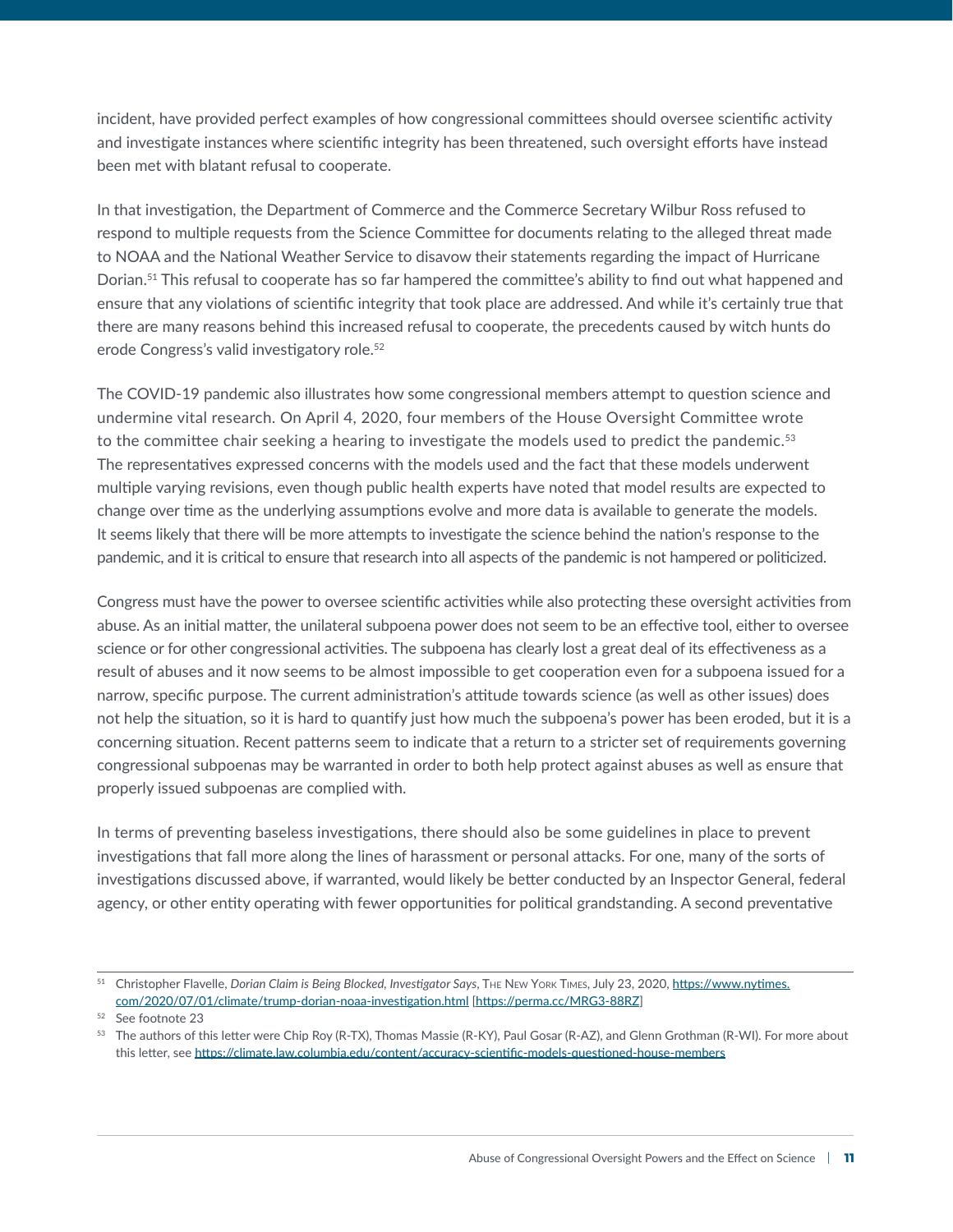measure would be to have investigations into scientific research to avoid seeking research communications and internal drafts unless absolutely necessary. Requesting these types of preliminary materials tends to chill free scientific inquiry and debate and dissuade others from conducting research into politically controversial topics, without providing insight into the sorts of issues that Congressional investigations are intended to uncover.

Tighter oversight of congressional panels would also be beneficial. Better conflict of interest disclosures could help prevent panels being stacked with multiple experts representing one particular company or industry standpoint. It may also be beneficial to limit the number of experts called from politically-funded think tanks (both those from the left and the right), especially when it comes to scientific issues, as such "experts" often don't have the scientific background to truly support their arguments.

Finally, universities and other research institutions should take action to provide greater support and protection for their employees who are subject to congressional inquiries. No researcher should be left out to dry as the result of politically motivated questioning, and institutions need to ensure their researchers are able to freely research topics that may end being controversial on either side of the aisle. Especially as the partisan divide threatens to deepen even further, protecting scientists from politically motivated attacks is more important than ever.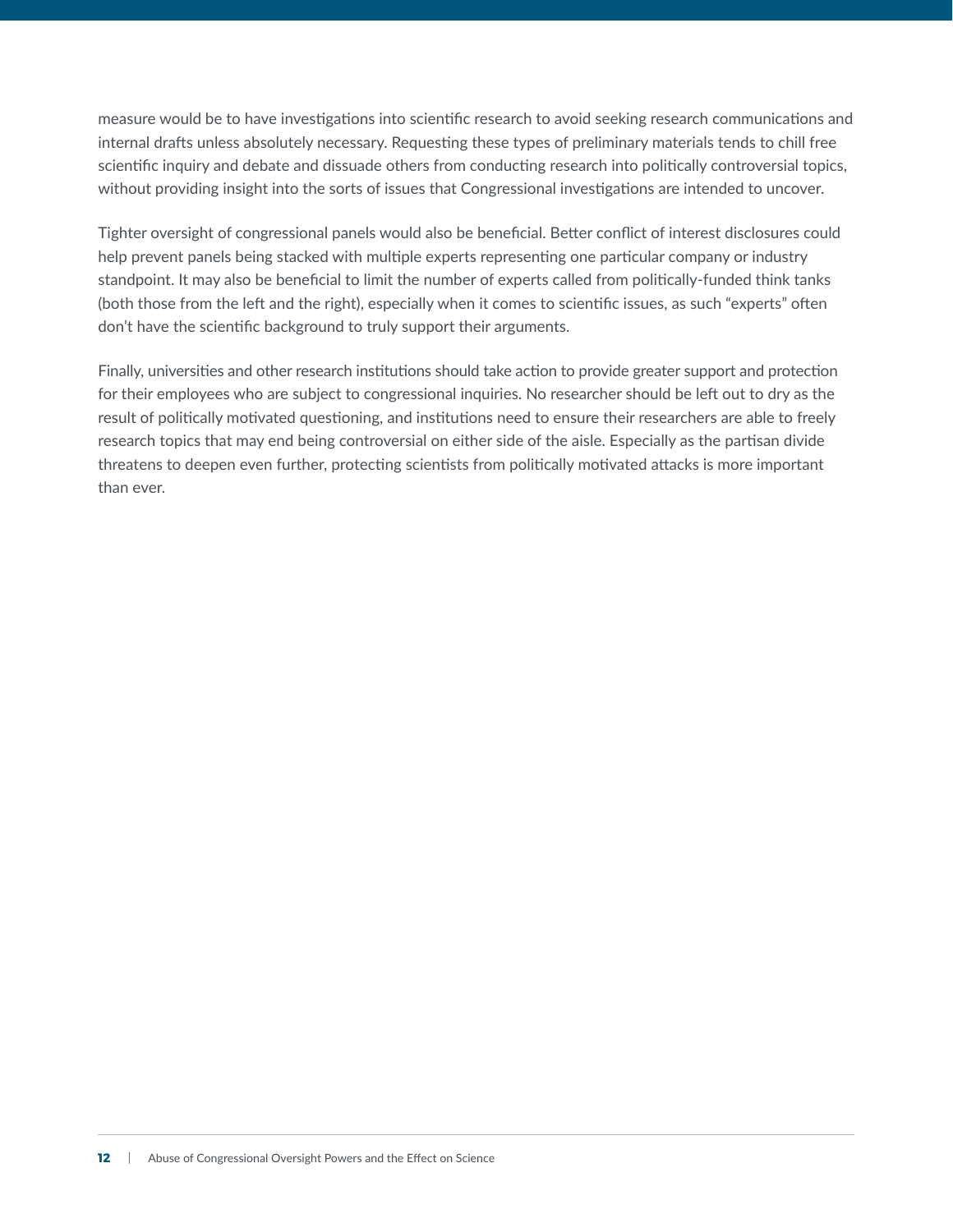**If you're a scientist and would like a free, confidential consultation with one of our attorneys, please reach out.**

**Contact CSLDF at (646) 801-0853**

**Or send an email to [lawyer@csldf.org](mailto:lawyer%40csldf.org?subject=)**